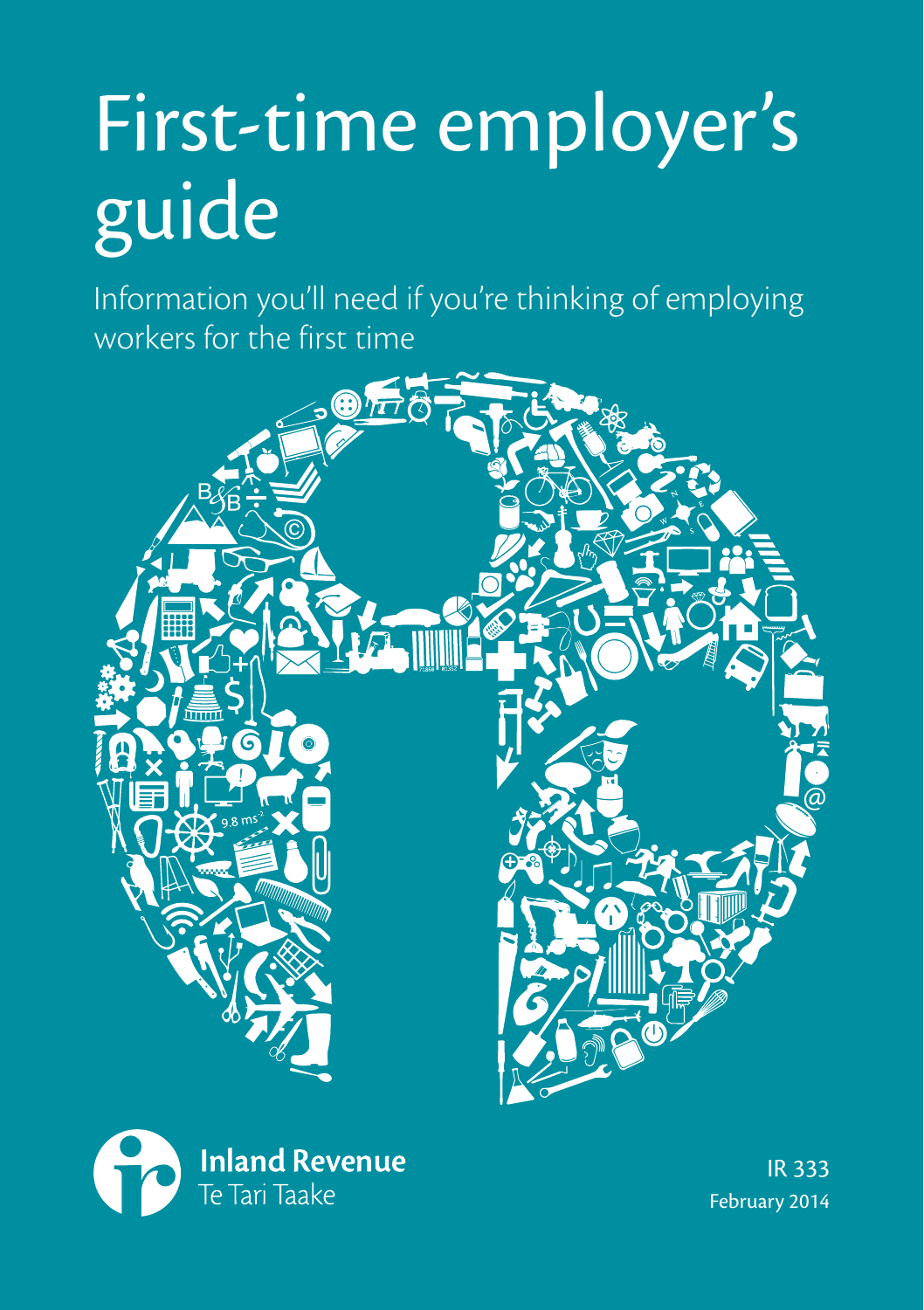# **Contents**

| About this guide<br>3                         |                | This guide is A5 and can                           |
|-----------------------------------------------|----------------|----------------------------------------------------|
| Why paying tax matters                        | 3              | be economically printed                            |
| Are you an employer?                          | $\overline{4}$ | two pages per A4 sheet.                            |
| What sort of workers do you have?             | 4              | If you're printing from a<br>downloaded PDF, check |
| Employees                                     | 5              | the layout settings in                             |
| Workers receiving schedular payments          | 5              | your printer options to                            |
| Self-employed contractors                     | 5              | achieve this.                                      |
| IR 56 taxpayers                               | 6              |                                                    |
| Volunteers                                    | 6              |                                                    |
| How to register as an employer                | 7              |                                                    |
| Now you've registered, let's get started      | 8              |                                                    |
| Deductions you need to make                   | 9              |                                                    |
| PAYE (pay-as-you-earn)                        | 9              |                                                    |
| Student loan and child support deductions     | 9              |                                                    |
| KiwiSaver                                     | 10             |                                                    |
| Employer's superannuation cash contribution   |                |                                                    |
| (employer contribution)                       | 11             |                                                    |
| Payroll giving                                | 12             |                                                    |
| Fringe benefit tax (FBT)                      | 12             | The information in                                 |
| How you calculate deductions                  | 13             | this guide is based on                             |
| Forms you need to complete and send to us     | 14             | current tax laws at the                            |
| Filing your forms and paying deductions to us | 15             | time of printing.                                  |
| Filing online using ir-File                   | 15             |                                                    |
| Terms we use                                  | 16             |                                                    |
| How to contact Inland Revenue                 | 18             |                                                    |
| Privacy                                       | 18             |                                                    |
| Inland Revenue's services                     | 19             |                                                    |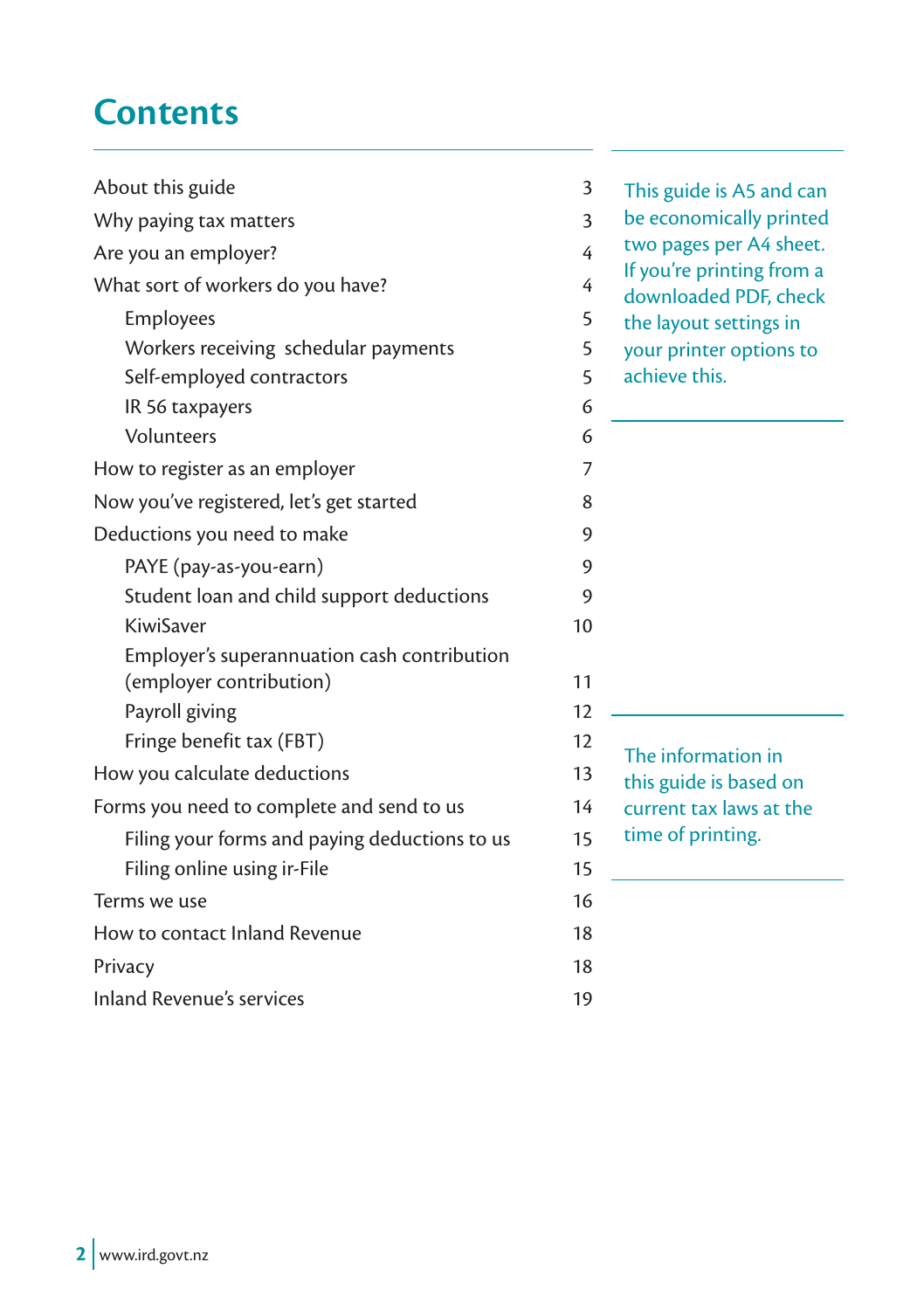# **About this guide**

This guide takes a brief look at what you have to do when you decide to employ workers.

It also tells you how to register with Inland Revenue as an employer.

This guide covers:

- different types of workers
- when and how to register as an employer
- deductions you need to make
- how and when to file employer returns
- a glossary to help you understand the tax terms we use.

# **Why paying tax matters**

Everyone who earns money in New Zealand must pay their share of tax. Here's how the Government spent our taxes in 2011–12.

The government uses taxpayers' money to pay for services we all need.

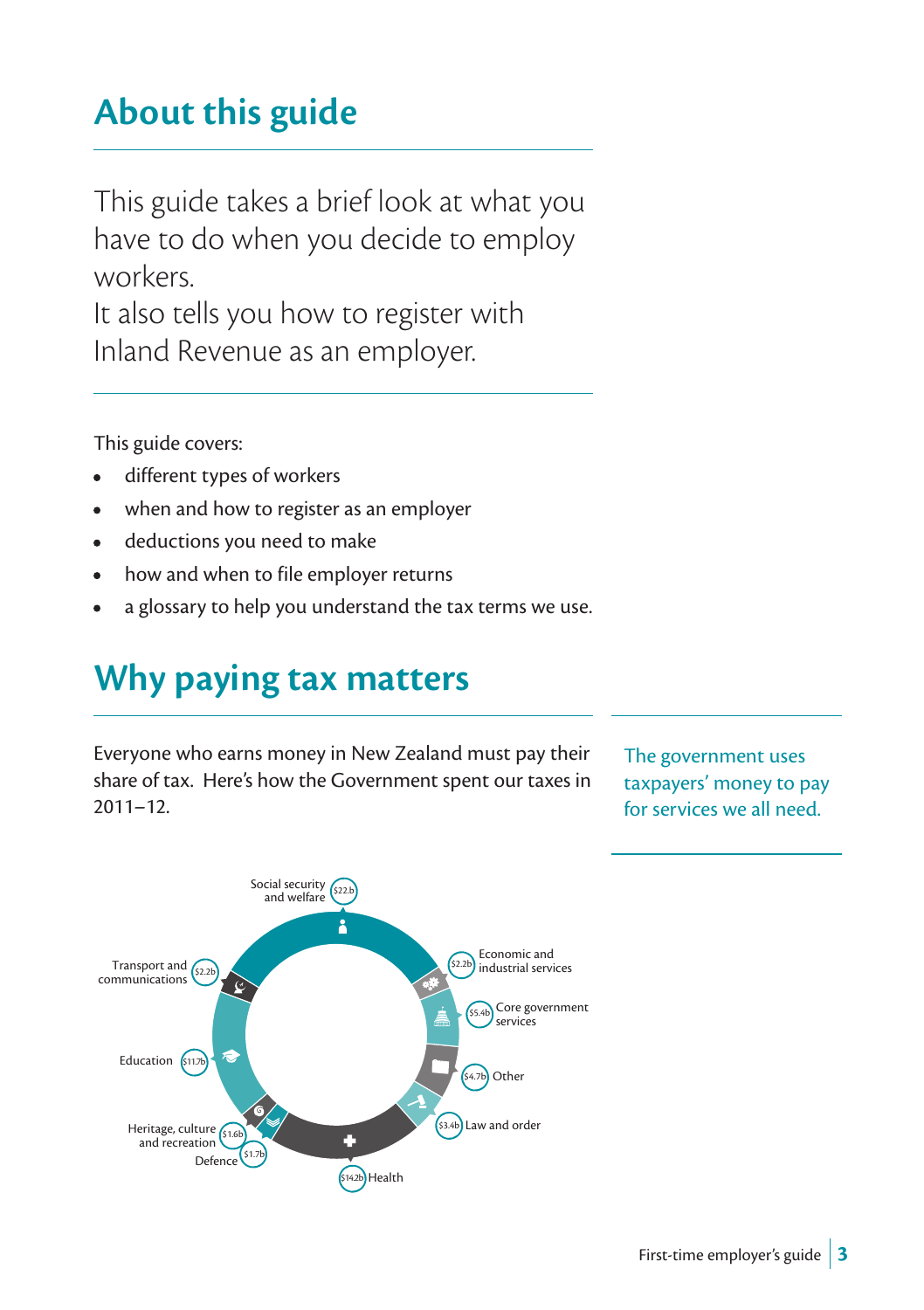# **Are you an employer?**

The following table shows you each type of worker, and whether you need to register as an employer, make deductions and keep records.

You'll find a list of the tax terms we use on page 16.

| <b>Type of</b><br>worker                      | <b>Register</b><br>as an<br>employer? | <b>Make</b><br>deductions? | <b>Keep</b><br>records? |
|-----------------------------------------------|---------------------------------------|----------------------------|-------------------------|
| Employee                                      |                                       |                            |                         |
| Workers<br>receiving<br>schedular<br>payments |                                       |                            |                         |
| Self-employed<br>contractors                  | $\mathbf x$                           | $\mathbf x$                |                         |
| IR 56 taxpayers                               | $\mathbf x$                           | $\mathbf x$                |                         |
| Volunteers                                    | ×                                     | ×                          |                         |

# **What sort of workers do you have?**

It's important you know whether the people who work for you are your employees or whether they're self-employed, because this will determine whether you need to register as an employer and make deductions.

Deductions can include pay-as-you-earn (PAYE), student loan, child support, KiwiSaver and employer's superannuation contribution tax (ESCT). See more information on deductions on page 9.

Our guide *Self-employed or an employee? (IR 336)* will help explain the tax differences between the two. You can find this at **www.ird.govt.nz** (search keyword: IR336).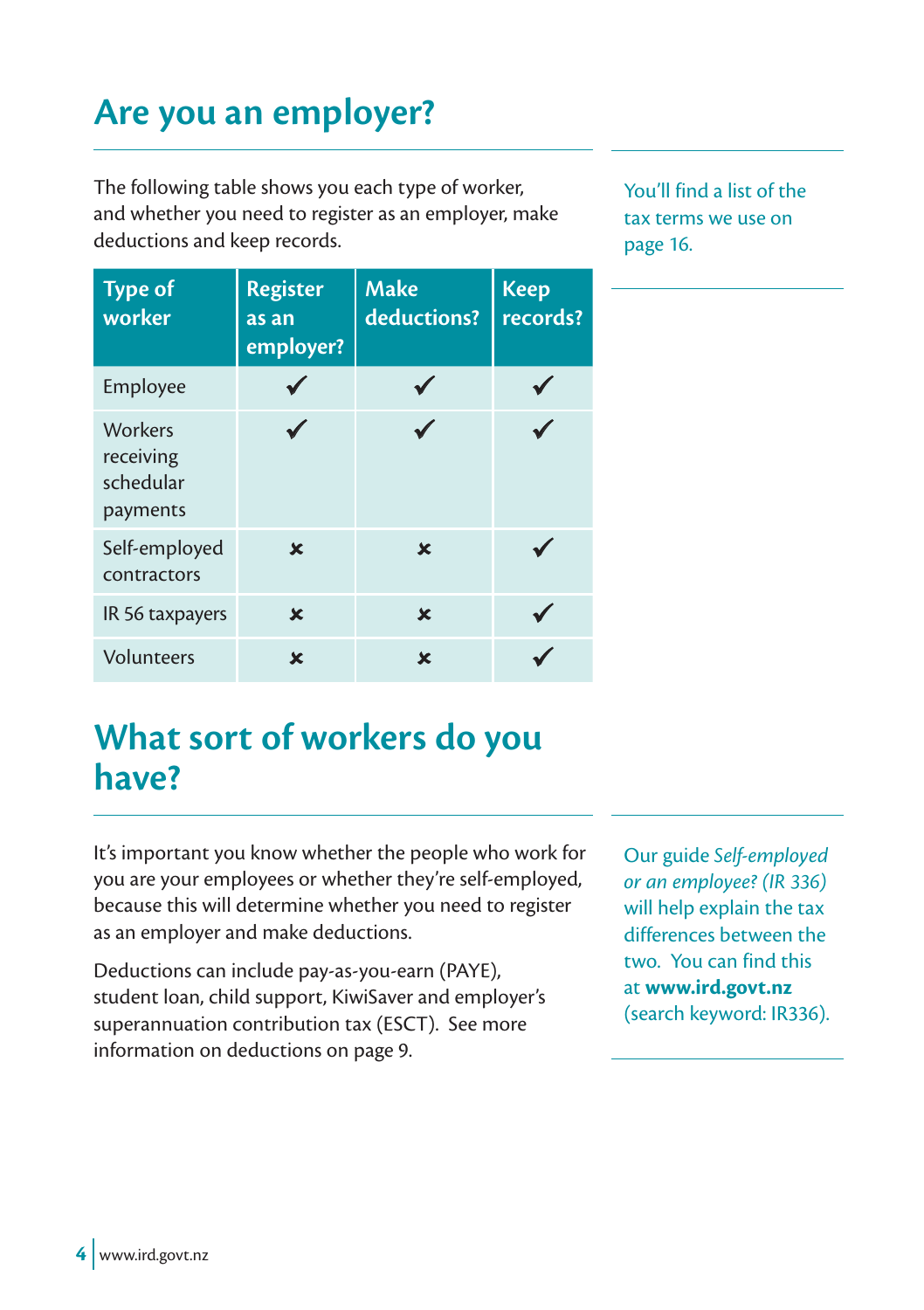## **Employees**

An employee is someone who works for you and you determine when, where and how they do their work.

You need to make deductions from payments you make to employees.

## **Workers receiving schedular payments**

Some workers are employed under a contract for services and receive schedular payments. The types of work covered by schedular payments are on the back page of the *Tax code declaration (IR 330)* form. These workers will use the WT tax code.

You need to deduct tax from payments you make to workers receiving schedular payments, unless they have a certificate of exemption. You don't need to make any other deductions like KiwiSaver or student loan deductions from their pay—this is their responsibility.

## **Self-employed contractors**

Self-employed contractors are workers who don't receive schedular payments and aren't employees. They control how they work, provide their own tools and invoice you for their services.

You don't need to make deductions from payments you make to self-employed contractors, but you must still keep records of the person or company and how much you paid them.

Common types of schedular payments are honoraria, and payments made to models, company directors and entertainers.

For more information about workers with a certificate of exemption read our *Employer's guide (IR 335)*.

Common types of selfemployed contractors include mechanics and plumbers.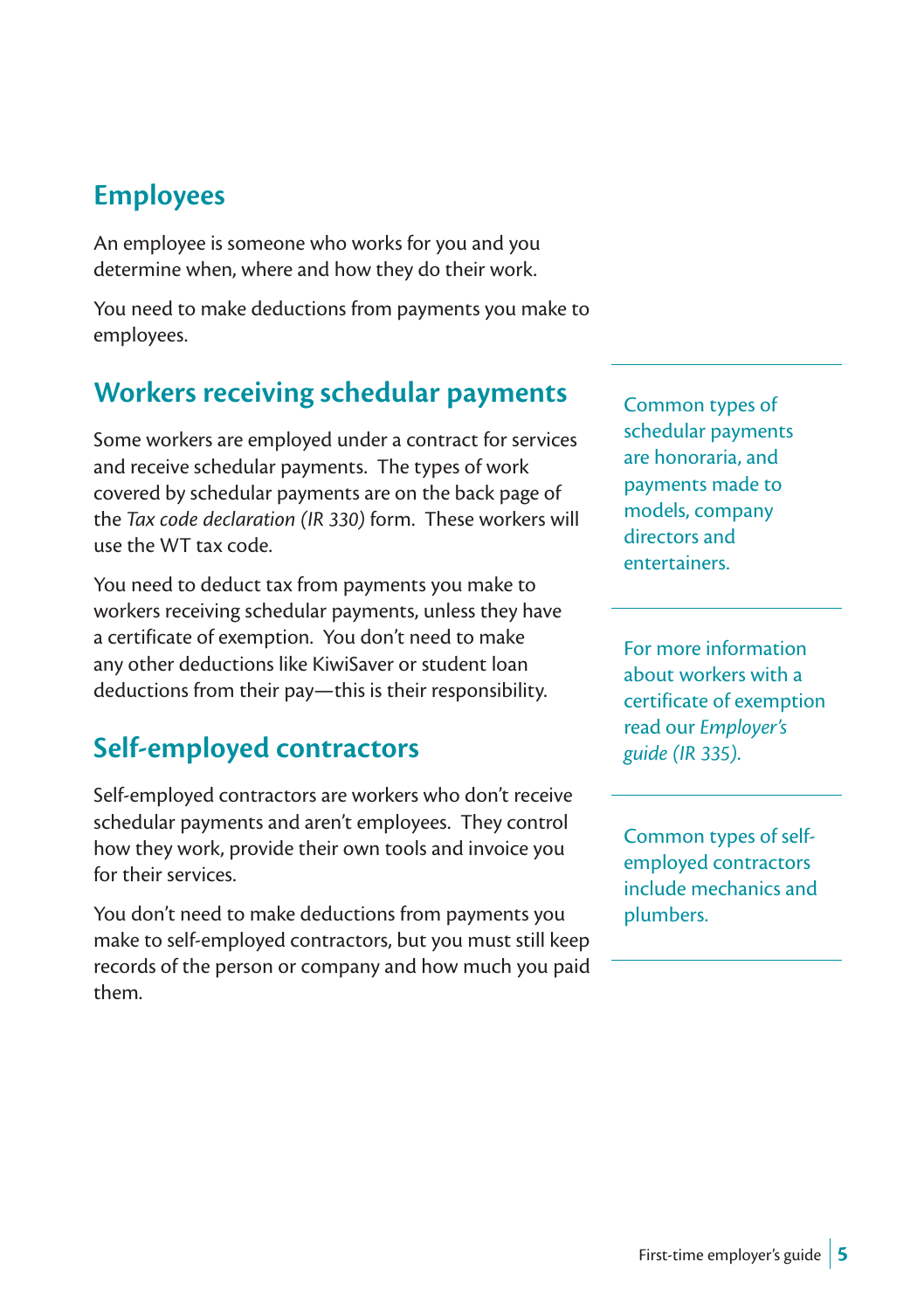#### **IR 56 taxpayers**

The term "IR 56 taxpayer" is used to identify workers who are responsible for paying their own tax, but are not selfemployed contractors.

The most common IR 56 taxpayers are private domestic workers, who work part-time, eg:

- home-helpers
- caregivers
- nannies
- gardeners
- domestic odd-jobbers.

You don't take deductions from any payments you make to them, but you must still keep records of the person and how much they were paid.

#### **Volunteers**

A volunteer is someone who works voluntarily and doesn't get paid for it.

Even though you didn't pay them, you should keep records of the person who volunteered and when they worked.

For more information on IR 56 taxpayers, read our guide *IR 56 taxpayer's handbook (IR 356)*.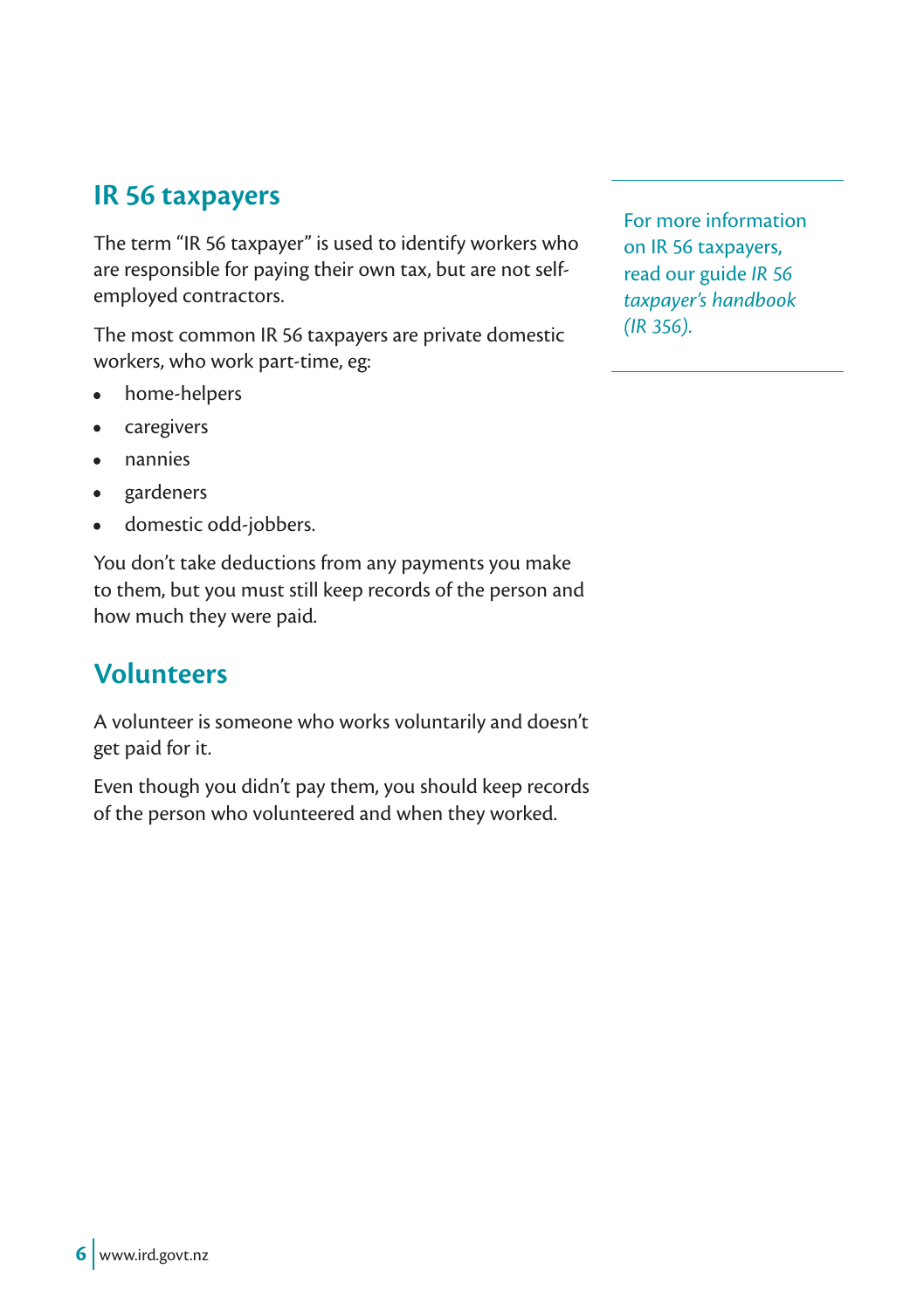# **How to register as an employer**

If you've now decided you're an employer, you must register with Inland Revenue as soon as you start employing. If you know in advance that someone will be working for you, you can register before they actually start.

#### **Step 1: Get an IRD number**

You need an IRD number to register as an employer. If you're an individual and want to start employing workers you can register as an employer under your own personal IRD number. If your business is a partnership, company, trust or other organisation, and doesn't already have an IRD number, you'll need to apply for one using an *IRD number application – non-individual (IR 596)* form.

#### **Step 2: Complete an** *Employer registration (IR 334)* **form**

You can register as an employer online at **www.ird.govt.nz** (search keyword: IR334).

If you don't have access to the internet, you can call us on 0800 257 773 and we'll post you the IR 334.

You'll receive a confirmation letter and an employer pack within 10 working days of registering. The pack tells you what you have to do and by when.

Companies can automatically apply for an IRD number, and register as an employer, when they register with the Companies Office.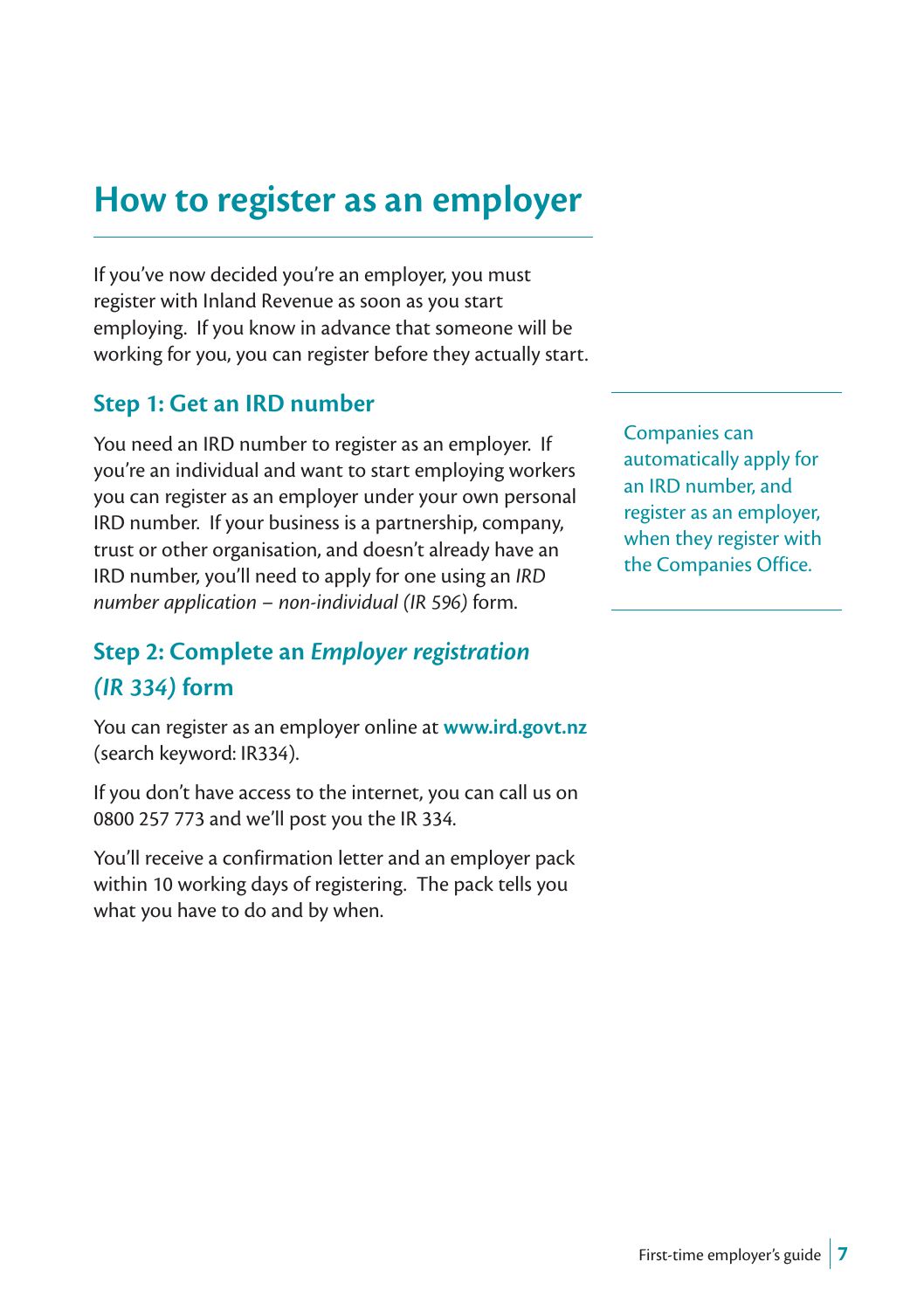# **Now you've registered, let's get started**

Make sure new employees and workers receiving schedular payments fill in a *Tax code declaration (IR 330)* form. The IR 330 will tell you what rate of tax to deduct from their salary or wages and any other deductions to make, eg, student loan.

If your worker doesn't give you a completed IR 330 that includes their IRD number, you must deduct tax at the no-notification rate. For employees it's 45 cents in the dollar. For workers receiving schedular payments it's generally 15 cents in the dollar on top of their normal tax rate.

When you start employing, you'll need to start a recordkeeping system. Records need to be kept in New Zealand for seven years. These include:

- wagebook information
- PAYE payment receipts
- completed IR 330 forms
- letters from us asking you to change your employee's tax code.

See our *Employer's guide (IR 335)* for a full list of the records you need to keep.

Read our *Employer's guide (IR 335)* for information on record keeping and a wagebook example.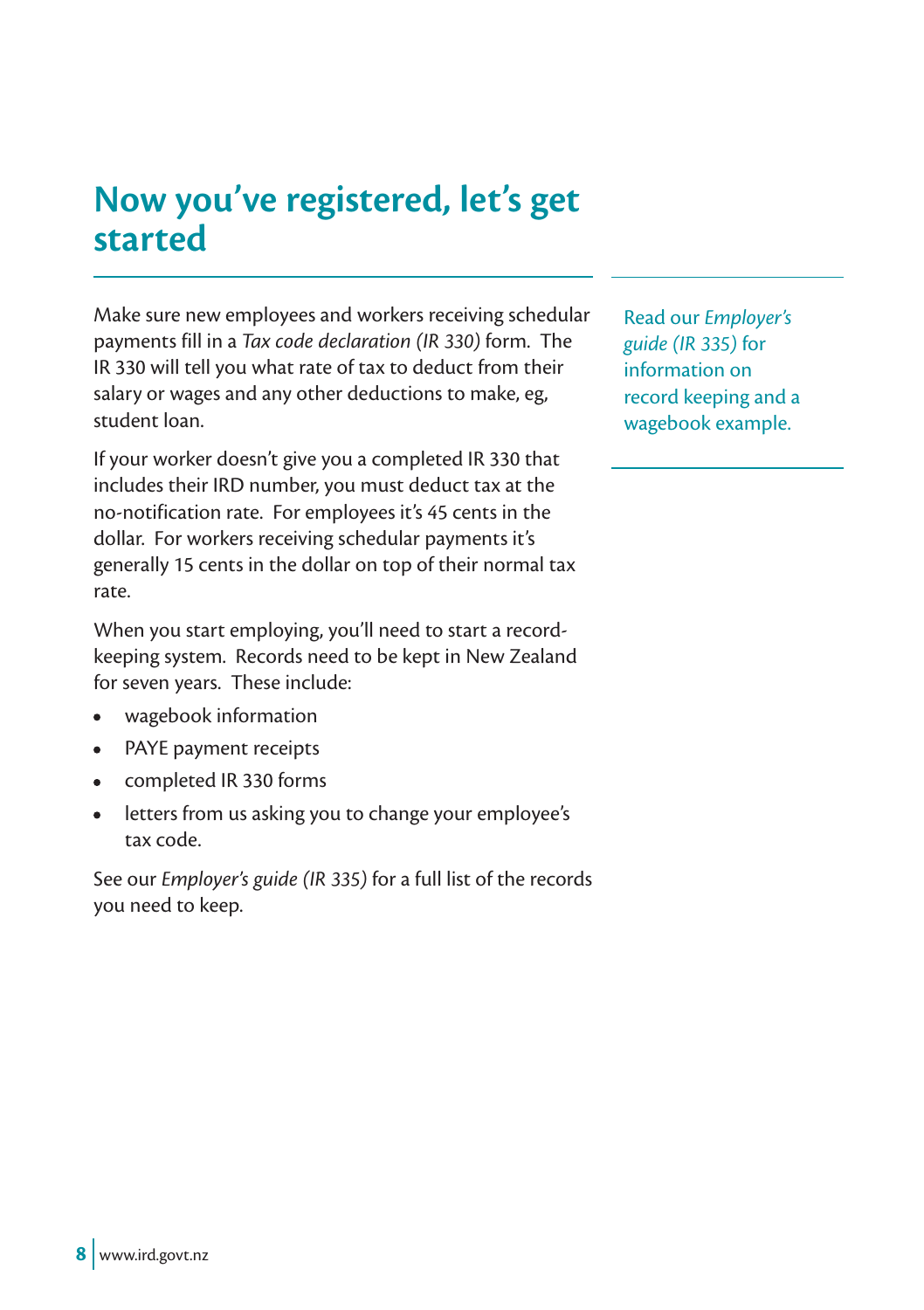# **Deductions you need to make**

You need to make deductions from payments made to employees and workers receiving schedular payments. Self-employed contractors and IR 56 taxpayers don't have tax deducted.

### **PAYE (pay-as-you-earn)**

As an employer, you must deduct PAYE from all payments you make to people working for you. The amount you deduct will depend on the code the employee puts on their *Tax code declaration (IR 330)* form.

Some employees may have a special tax code which tells you to deduct PAYE at a different rate.

Workers receiving schedular payments (WT tax code) have a flat rate of tax deducted.

## **Student loan and child support deductions**

For employees, in addition to the PAYE you deduct from their wages you may also need to make deductions for student loan and/or child support.

Some of your employees will use a tax code with "SL" on the end, eg, M SL or S SL. This means they'll need to have student loan deductions made from their salary or wages together with PAYE.

If anyone working for you needs child support deducted from their salary or wages, we'll send you a child support deduction notice. It will tell you how much to deduct each pay because this depends on their personal circumstances.

For employees, PAYE is made up of tax and ACC earners' levy (which covers the cost of non-work related injuries).

For more information on special tax codes read our *Employer's guide (IR 335)*.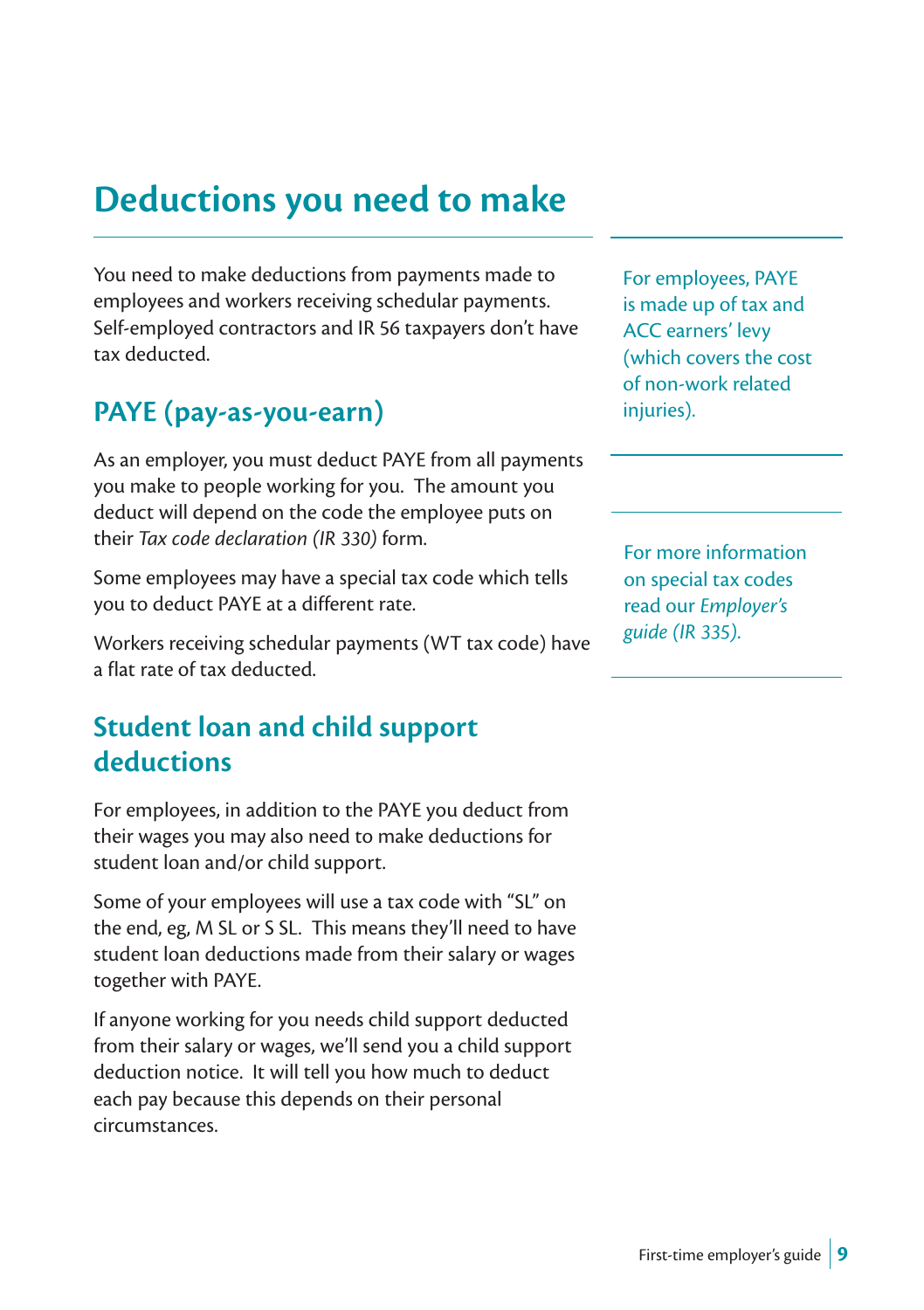#### **KiwiSaver**

KiwiSaver is a voluntary, work-based savings scheme to help New Zealanders save for their retirement. KiwiSaver is open to all New Zealand residents and people entitled to live here permanently, who are under the age of 65.

You'll need to give each new employee a copy of *Your introduction to KiwiSaver – employee information (KS 3)*. If your employees decide to enrol in KiwiSaver, you'll need to make deductions from their gross salary or wages at their chosen rate (3%, 4% or 8%). You're also required to contribute a minimum 3% to their KiwiSaver account. These are called compulsory employer contributions.

All KiwiSaver deductions need to be paid to us at the same time as PAYE and any other deductions.

You shouldn't give financial advice to your employees. If they have questions about their KiwiSaver options, tell them to talk to an independent advisor or go to the "Sorted" website at **www.sorted.org.nz**

For more detail about your KiwiSaver employer responsibilities, employee enrolment criteria and deductions, see our *KiwiSaver employer guide (KS 4)*.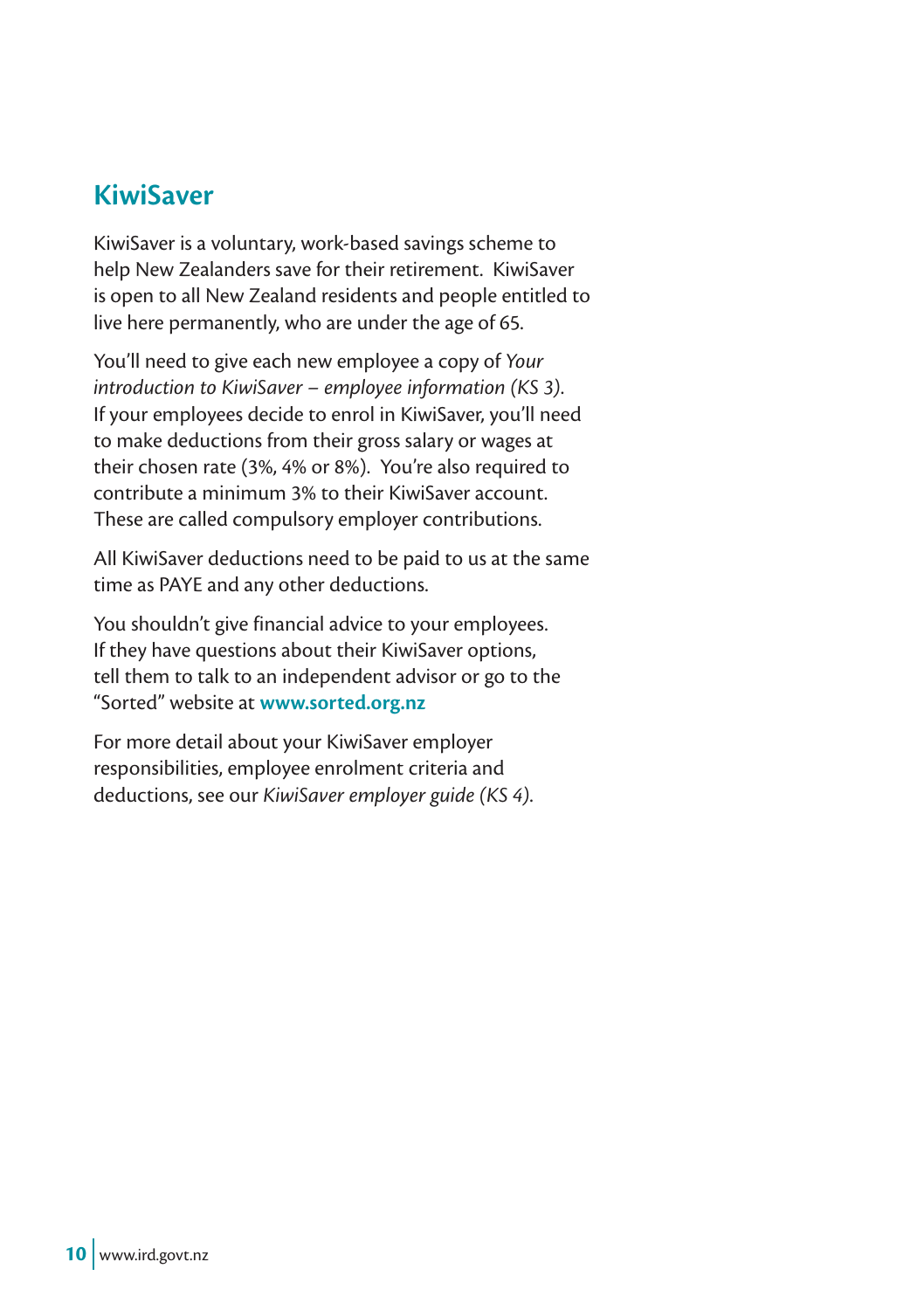## **Employer's superannuation cash contribution (employer contribution)**

All contributions you make to your employees' superannuation funds, including KiwiSaver schemes and complying funds, need to have ESCT (employer's superannuation contribution tax) deducted.

The exception to this is if the employee and employer have agreed to treat some or all of the employer contribution as salary or wages under the PAYE rules.

Any other contributions that employers make to other funds are not liable for ESCT, but are liable for FBT (fringe benefit tax). These funds include:

- sickness, accident or death benefit funds
- life, pension, personal accident and sickness insurance policies
- an insurance fund of a friendly society
- funeral trusts
- superannuation schemes that aren't registered under the Superannuation Schemes Act 1989 or haven't had ESCT deducted.

For more information on ESCT and employer contributions read our *Employer's guide (IR 335)*.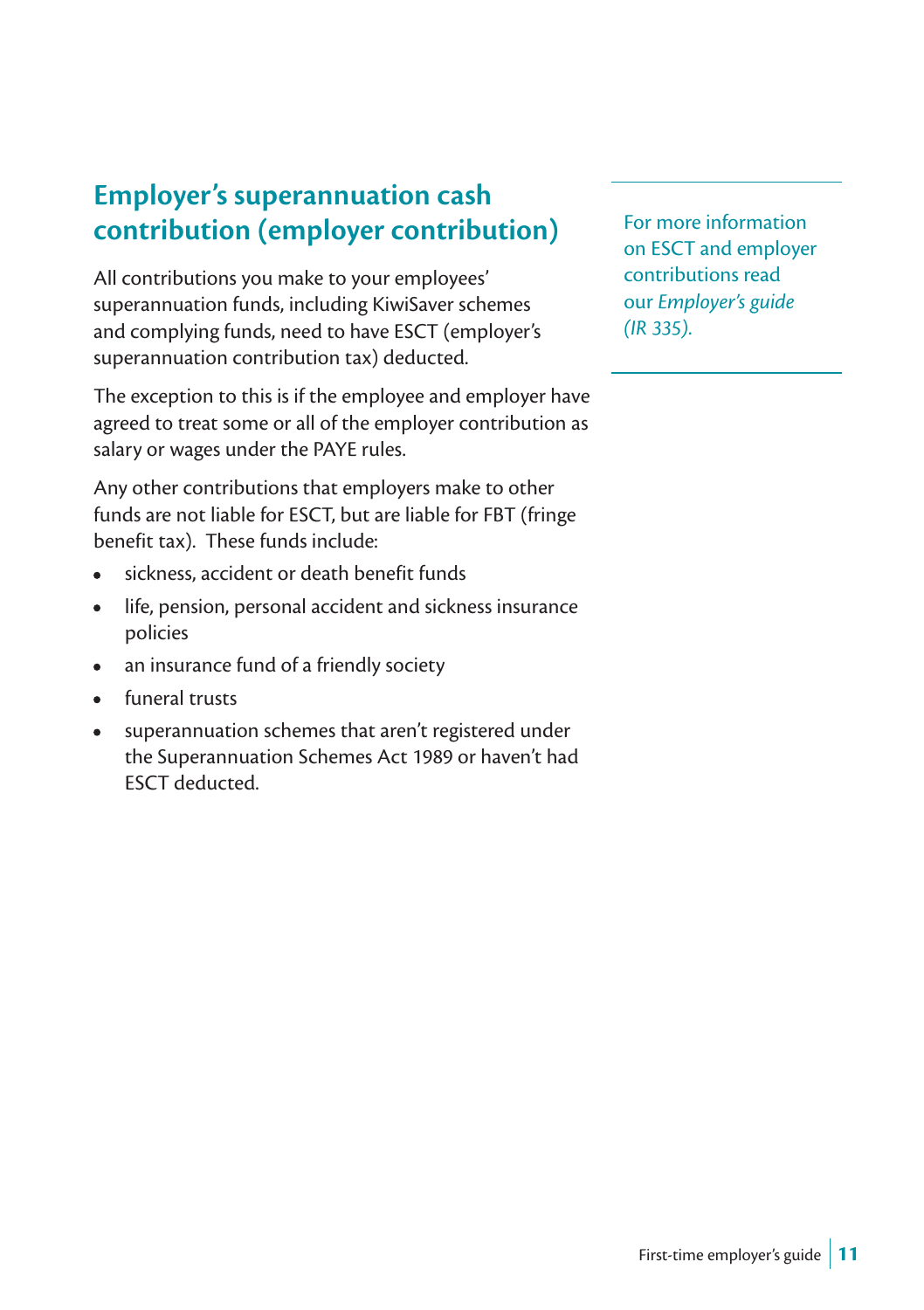## **Payroll giving**

Payroll giving is a voluntary scheme where employees can have donations made directly from their salary or wages to support approved donee organisations and receive an instant tax credit.

You can choose whether to set up payroll giving and how it will run. If you do, it's up to your employees whether or not they participate.

If you choose to set up payroll giving, you must send your employer returns to us online through ir-File.

For more information read our *Payroll giving (IR 617)* guide.

## **Fringe benefit tax (FBT)**

FBT is a tax on benefits or perks that employees receive on top of their salary or wages. All employers who provide benefits must pay FBT.

The common types of fringe benefits are private use of work cars, low-interest loans, and free, subsidised or discounted goods or services.

If you don't intend to provide any fringe benefits, you need to select "No" on the *Employer registration (IR 334)* form. If you start providing fringe benefits later on, you'll need to tell us.

For more information about FBT read our *Fringe benefit tax guide (IR 409)*.

To see a full list of approved donee organisations go to **www.ird.govt.nz** (search keywords: donee organisations).

For more information on ir-File, see page 15.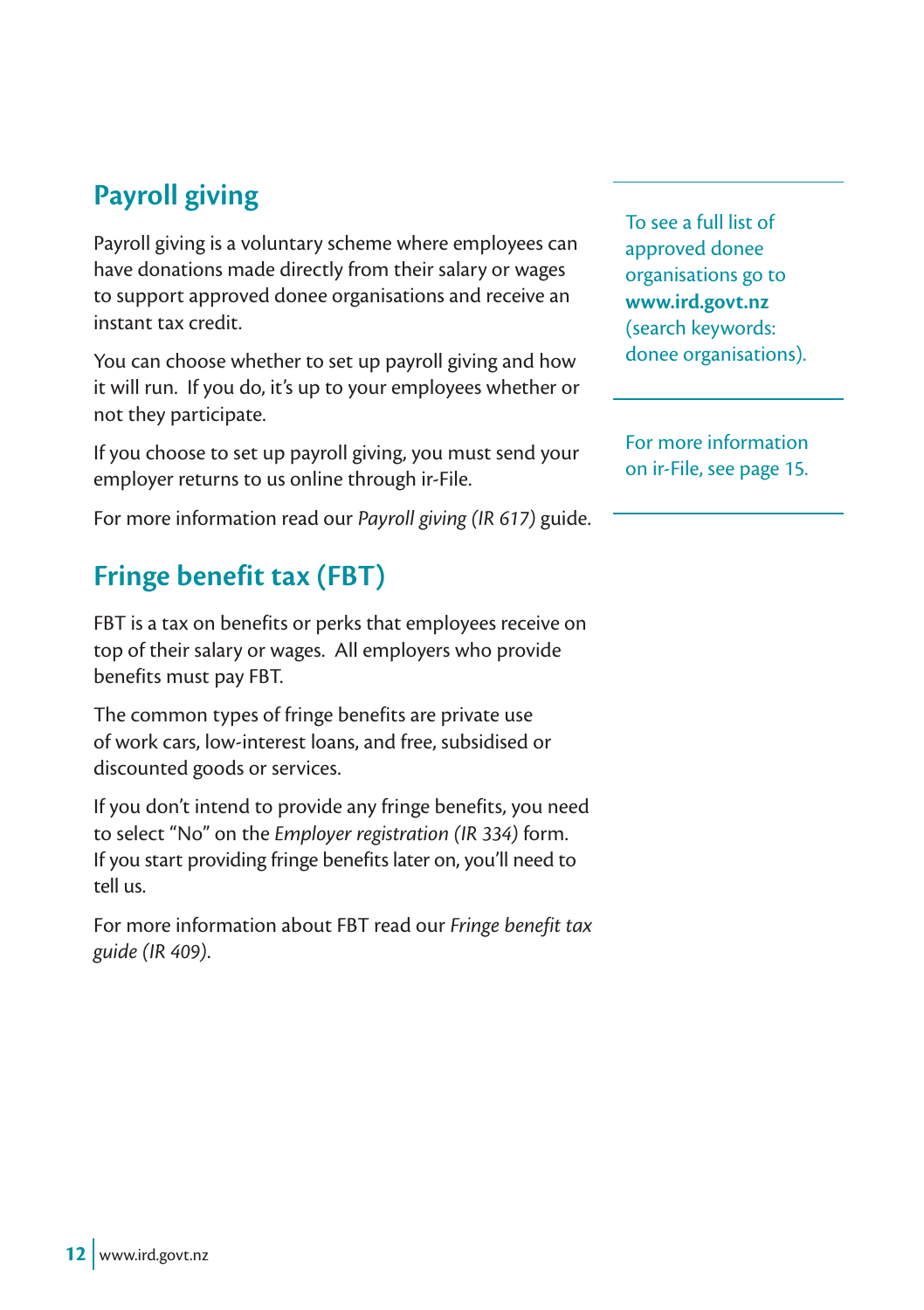# **How you calculate deductions**

To calculate PAYE, student loan and KiwiSaver deductions, use our online PAYE/KiwiSaver deductions calculator at **www.ird.govt.nz** "Work it out".

The PAYE calculator doesn't calculate the amount of child support to deduct. We'll send you a child support deduction notice with the amount.

The calculator tells you exactly how much to deduct from your employees' wages. You can personalise it for each employee, which makes it easier to keep deductions separate. You can download and/or print a copy of the results for your records.

If you don't have access to the internet you can order printed copies of the *Weekly and fortnightly PAYE deduction tables (IR 340)* or *Four-weekly and monthly PAYE deduction tables (IR 341)*.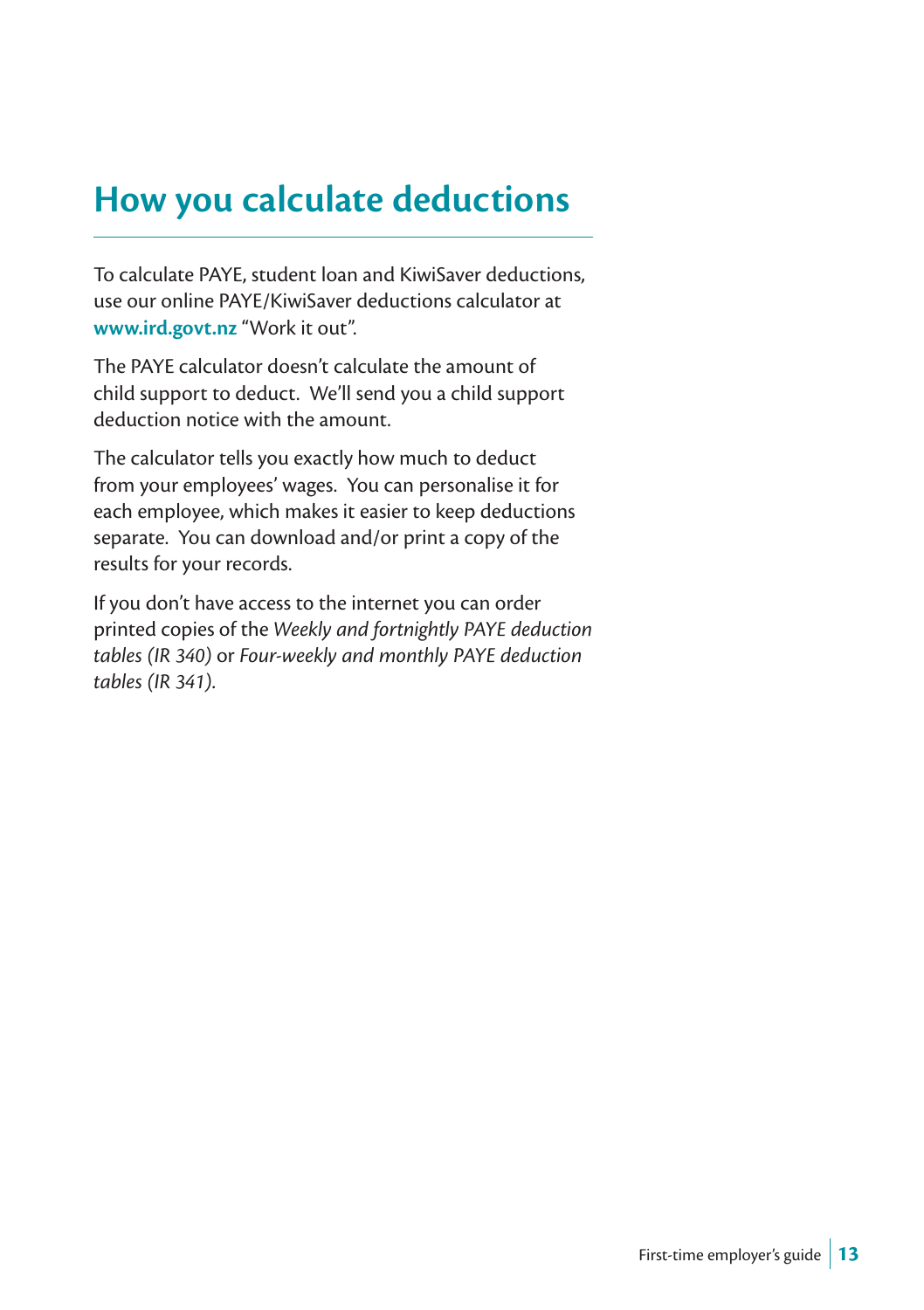# **Forms you need to complete and send to us**

There are two forms you need to complete and send to us each month:

- *Employer monthly schedule (IR 348)*
- *Employer deductions (IR 345)*.

The *Employer monthly schedule (IR 348)* shows all the people who worked for you in the month, what they earned and what was deducted from their earnings. On the first IR 348 you do, you'll need to complete each employee's name, IRD number and tax code. This information will be shown automatically on your future schedules.

*The Employer deductions (IR 345)* form records the total deductions made from all your employees' pay and includes a payment slip.

File your employer forms online. It's secure, easy and fast. To register go to **www.ird.govt.nz** "Register".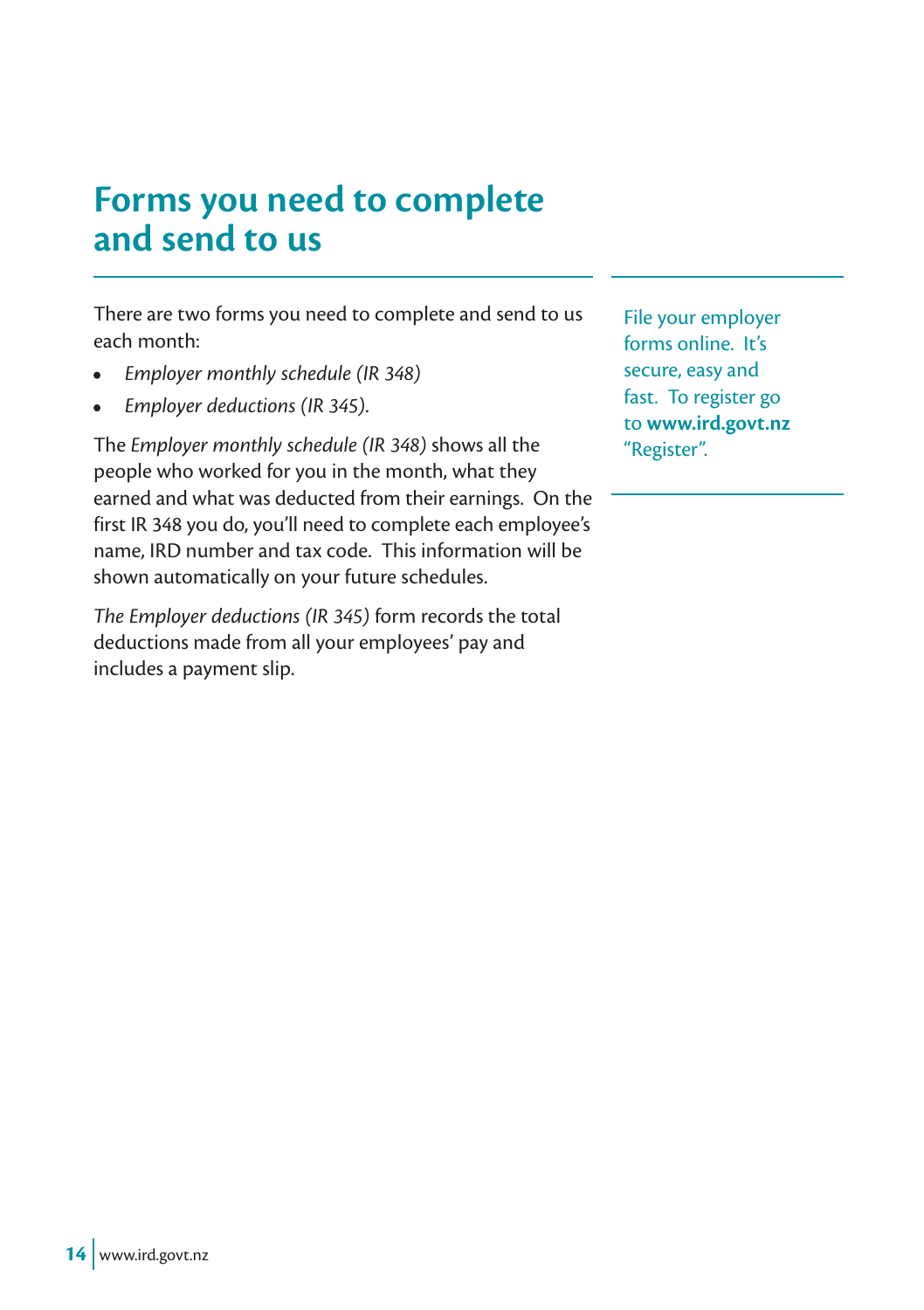## **Filing your forms and paying deductions to us**

When and how to file these forms and pay your deductions depends on your gross annual PAYE (including ESCT).

| <b>Annual gross PAYE</b><br>(including ESCT)<br>under \$500,000                                                                                                                                                                                                                                                                                                                                                      | <b>Annual gross PAYE</b><br>(including ESCT)<br>\$500,000 or more                                                                                                                                                                                                                                                                                                                                                                                                                                                                                          | If your payment is late,                                                                                |
|----------------------------------------------------------------------------------------------------------------------------------------------------------------------------------------------------------------------------------------------------------------------------------------------------------------------------------------------------------------------------------------------------------------------|------------------------------------------------------------------------------------------------------------------------------------------------------------------------------------------------------------------------------------------------------------------------------------------------------------------------------------------------------------------------------------------------------------------------------------------------------------------------------------------------------------------------------------------------------------|---------------------------------------------------------------------------------------------------------|
| You have one due date<br>for the month.<br>You must pay the<br>deductions and file your<br>IR 345 and IR 348 on the<br>$20th$ of the next month.<br>Eg, deductions made in<br>May are due 20 June.<br>You can choose to file<br>your returns online<br>through ir-File (see<br>below).<br>However, if your annual<br>gross PAYE (including<br>ESCT) is \$100,000 or<br>more you must file<br>online through ir-File. | You have two due dates each<br>month.<br>20 <sup>th</sup> of the same month for<br>deductions made between<br>the 1 <sup>st</sup> and 15 <sup>th</sup> of the month.<br>The payments are due along<br>with an IR 345 form.<br>5 <sup>th</sup> of the next month for<br>deductions made between<br>the 16 <sup>th</sup> and the end of the<br>month. These payments<br>are due along with an IR 345<br>form.<br>The IR 348 covers the whole<br>month and is also due on<br>the 5th.<br>You must file your returns<br>online through ir-File (see<br>below). | we may charge interest<br>and possibly penalties.<br>Read our Penalties and<br>interest (IR 240) guide. |

### **Filing online using ir-File**

ir-File is a secure service that lets you file your *Employer monthly schedule (IR 348)* and *Employer deductions (IR 345)* forms online through our website. Filing online is the most accurate and efficient way to send us your information.

To use ir-File, you'll need to register online for a myIR secure online services account. Go to **www.ird.govt.nz** and click "Register".

You can use myIR to register for GST, file GST returns, change your bank account details and much more.

If the payment due date falls on a weekend or public holiday, you have until the next working

day to pay.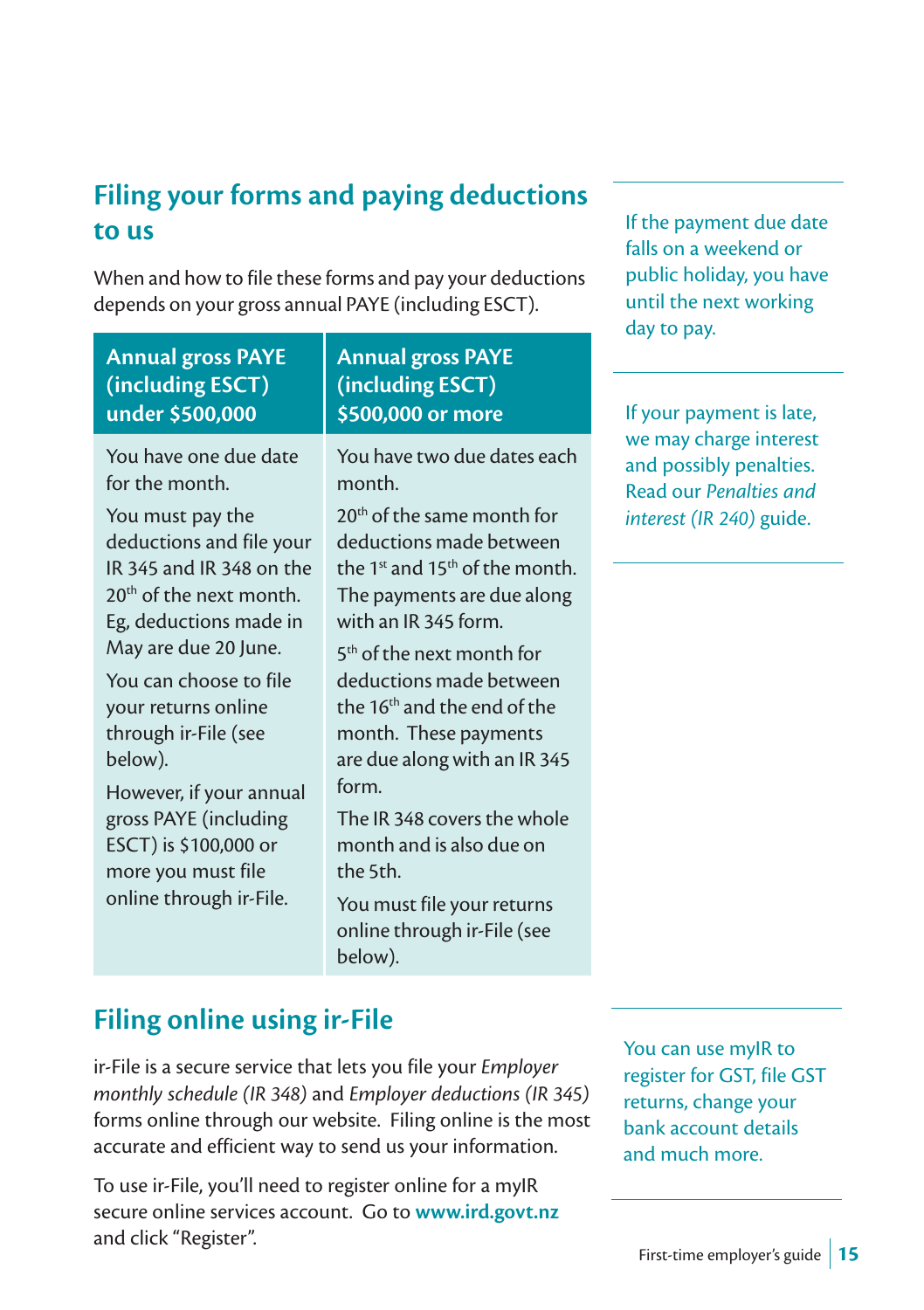# **Terms we use**

| <b>ACC</b>                                              | <b>Accident Compensation Corporation</b>                                                                                                                     |
|---------------------------------------------------------|--------------------------------------------------------------------------------------------------------------------------------------------------------------|
| ACC earners' levy                                       | Money paid by employees and self-employed people<br>to ACC to help cover the costs of non-work personal<br>injuries.                                         |
| Employee                                                | Someone who works for you and you determine<br>when, where and how they do their work.                                                                       |
| Employer                                                | Someone who hires workers.                                                                                                                                   |
| ESCT (employer's<br>superannuation<br>contribution tax) | A tax on the monetary amount you contribute to<br>your employee's KiwiSaver scheme.                                                                          |
| Flat rate of tax                                        | A rate of income tax that doesn't change with<br>different levels of income, and doesn't include the<br>ACC earners' levy.                                   |
| FBT (fringe<br>benefit tax)                             | A tax on benefits that employees receive from their<br>employer as a result of their employment.                                                             |
| Gross salary or<br>wage                                 | The total amount of money the worker earns before<br>deductions.                                                                                             |
| Income tax                                              | A tax on income earned from salaries and wages.                                                                                                              |
| Interest                                                | Money either charged for unpaid tax, or paid for<br>overpaid tax. Interest isn't a penalty-it's a charge for<br>use-of-money.                                |
| ir-File                                                 | A secure online service that allows you to file your<br>employer forms to us online.                                                                         |
| mylR                                                    | A secure online service which lets you send us emails,<br>register for and file GST returns, and update your<br>contact information or bank account details. |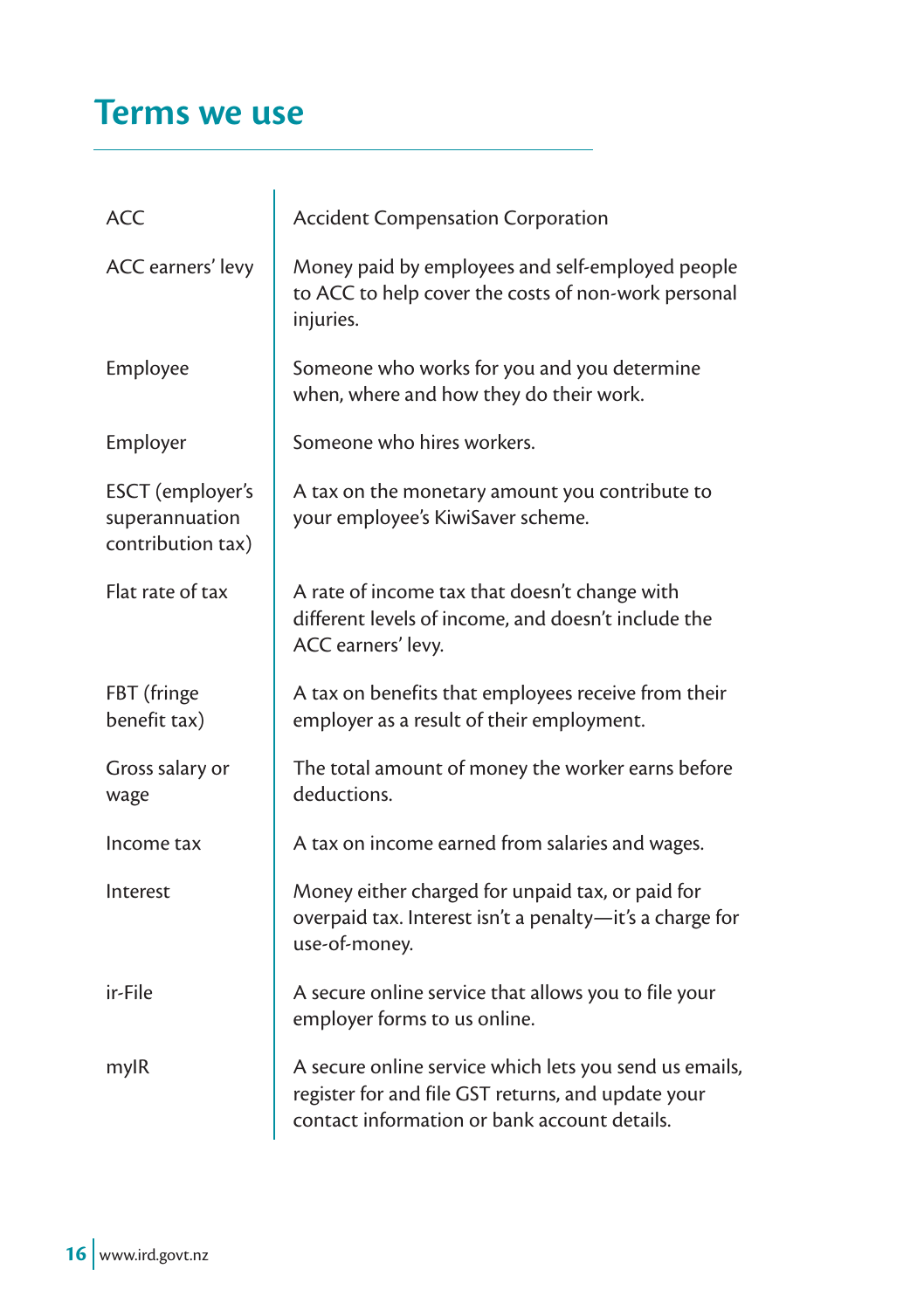| PAYE (pay-as-you-<br>earn) | A combination of income tax and ACC earners' levy<br>deducted from an employee's salary or wages by an<br>employer and paid to Inland Revenue. |
|----------------------------|------------------------------------------------------------------------------------------------------------------------------------------------|
| Penalty                    | Money Inland Revenue charges when you don't keep<br>to your tax obligations.                                                                   |
| Salary                     | Earnings paid to your employee.                                                                                                                |
| Schedular<br>payments      | Payments made to certain workers employed under<br>a contract for services.                                                                    |
| Self-employed              | Someone who works for themselves and deals with<br>their own taxes.                                                                            |
| Tax code                   | A code specific to your employee that tells you what<br>type of deductions to make and how much.                                               |
| <b>Wages</b>               | Earnings paid to your employee.                                                                                                                |
| Wagebook                   | A book to record your employees' wage and<br>deduction information                                                                             |
| Worker                     | An employee, someone receiving schedular<br>payments, self-employed contractor, IR 56 taxpayer<br>or a volunteer.                              |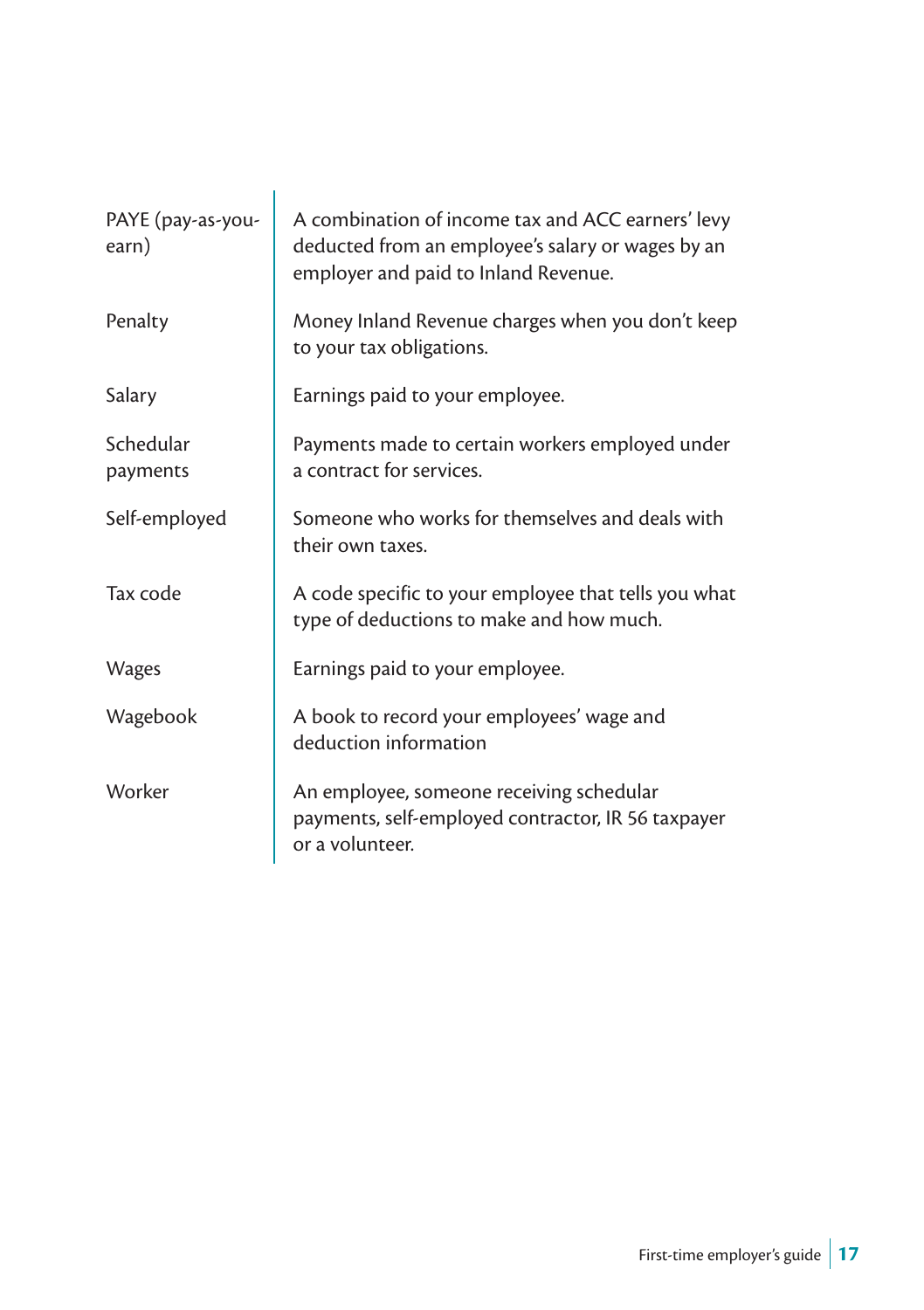# **How to contact Inland Revenue**

#### **How to get our forms and guides**

You can view copies of all our forms and guides by going to **www.ird.govt.nz** and selecting "Forms and guides". You can also order copies by calling 0800 257 773.

#### **Need to talk to us?**

| You can call us on these numbers:    |              |
|--------------------------------------|--------------|
| General tax, tax credits and refunds | 0800 227 774 |
| <b>Employer enquiries</b>            | 0800 377 772 |
| General business tax                 | 0800 377 774 |
| Overdue returns and payments         | 0800 377 771 |

We're here to take your call between 8 am and 8 pm Monday to Friday, and Saturday between 9 am and 1 pm (excluding child support calls). If you have an IRD number, remember to have it with you when you call.

For more information go to **www.ird.govt.nz/contact-us/**

# **Privacy**

Meeting your tax obligations means giving us accurate information so we can assess your liabilities or your entitlements under the Acts we administer.

For full details of our privacy policy go to **www.ird.govt.nz** (search keyword: privacy).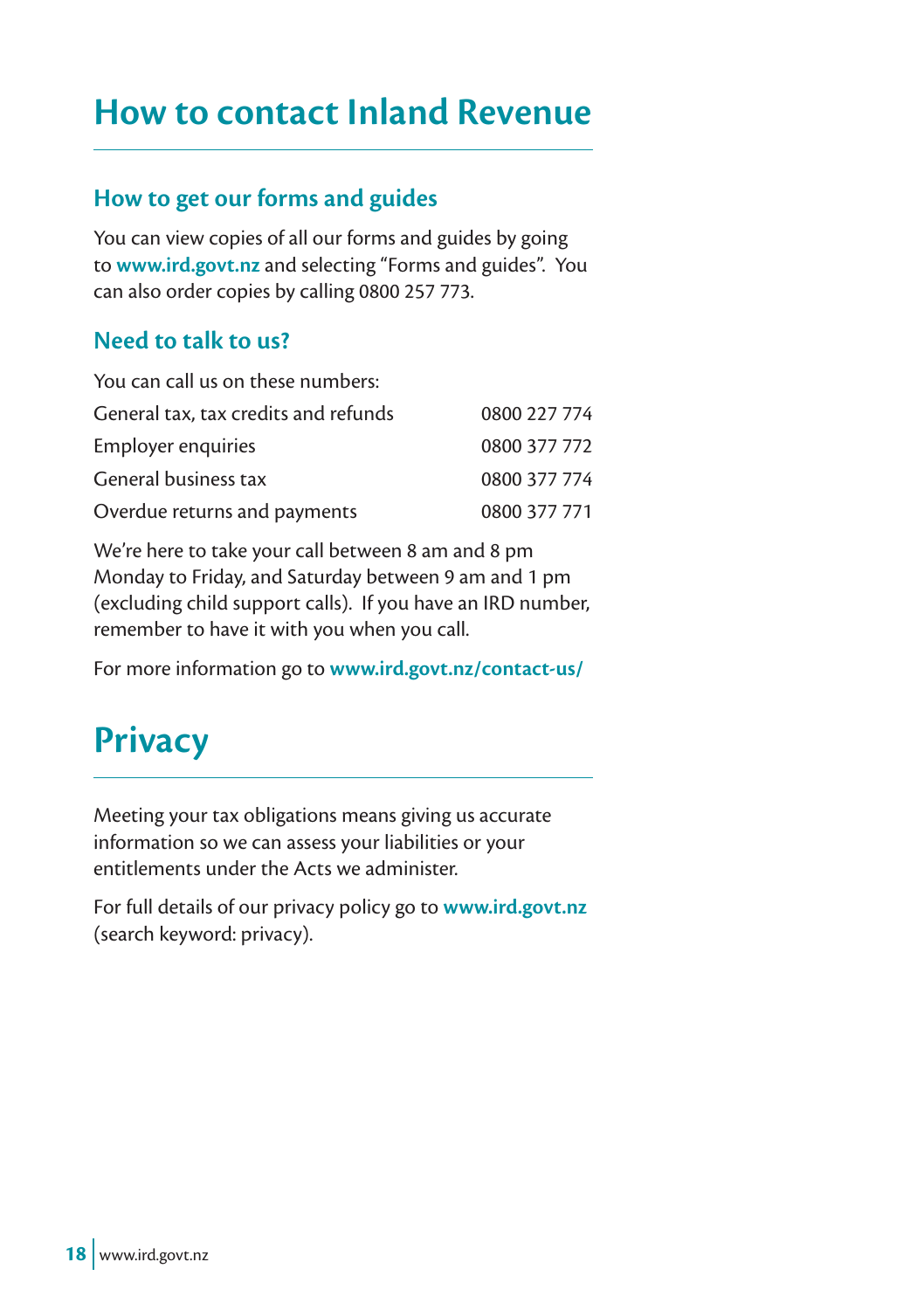# **Inland Revenue's services**

#### **myIR secure online services**

Inland Revenue's online services make it quicker and easier to manage your tax and entitlements. Go to **www.ird.govt.nz/myIR** to find out more.

#### **www.ird.govt.nz**

Go to our website for information, and to use our services and tools.

#### **Follow us on Twitter**

Follow **@NZInlandRevenue** for regular tweets on a range of tax and social policy matters, including our most recent media releases, due dates and consultations.

#### *Business Tax Update*

Get all your business tax news in one newsletter. Our *Business Tax Update*, available online only, gives you tax updates on payroll, GST, FBT and other relevant tax issues. Subscribe through the newsletter page at **www.ird.govt.nz/subscribe** and we'll send you an email when each issue is published.

#### **Language Line**

Language Line is a phone-based interpreter service for Inland Revenue customers whose first or preferred language is not English. There are 44 languages available see **www.languageline.govt.nz** for the full list. Whenever you need to talk to us you can ask for a Language Line interpreter and choose the language/s you feel most comfortable using. The service is free.